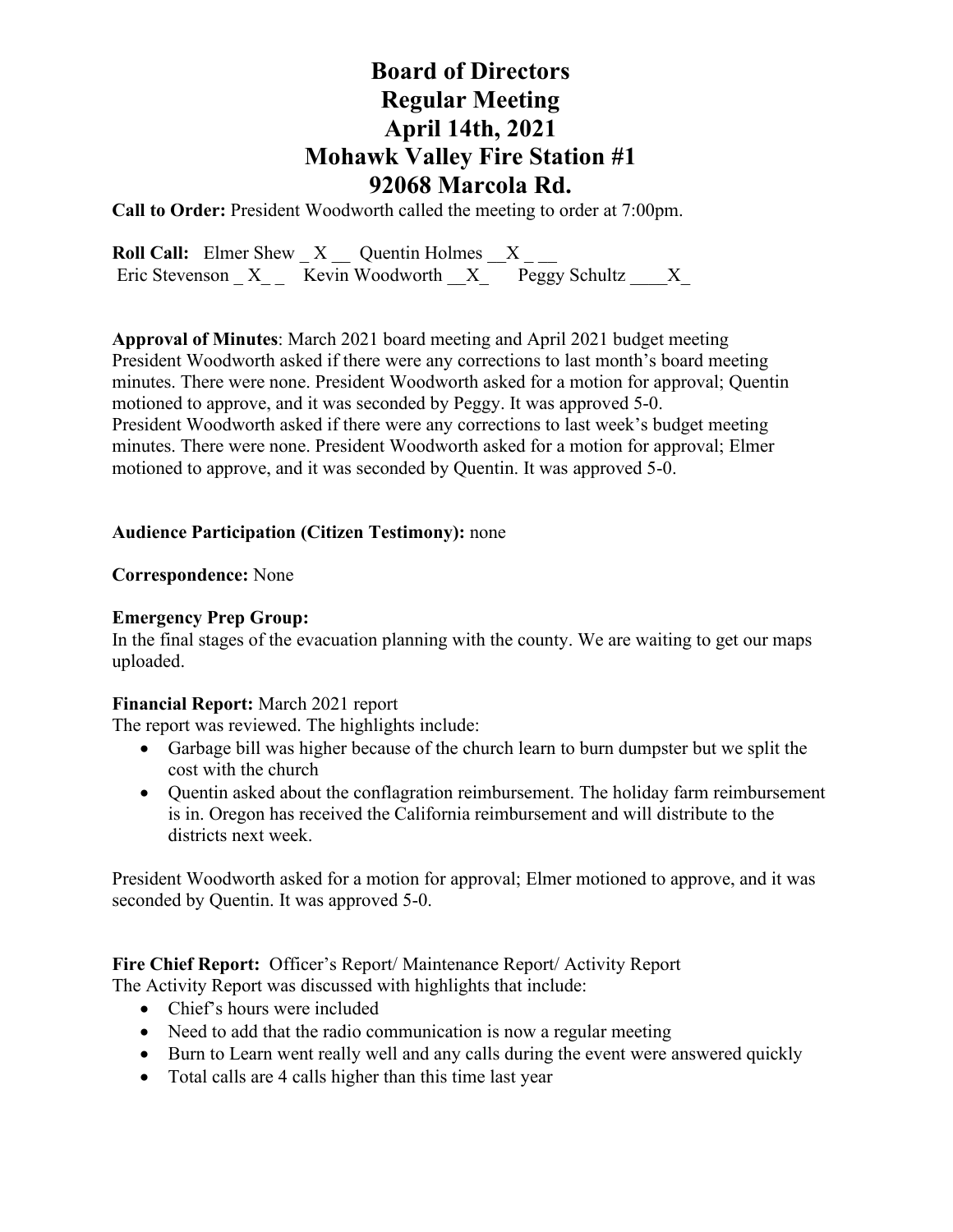# **Board of Directors Regular Meeting April 14th, 2021 Mohawk Valley Fire Station #1 92068 Marcola Rd.**

### **Maintenance Report**

The Maintenance Report was not included but was discussed. The highlights include:

- Training ground prep helping wire for electrical until EPUD can come out.
	- Prep for burn to learn and now doing clean up after the event

### **Old Business**:

1. Grants

We are hoping to hear about the seismic grant around end of April. We should hear about the OSFM this week. We won't hear about the staffing or AFG grants until the winter.

2. COVID 19 Update

The guidance has lightened since the vaccine is out. Elmer asked about our vaccine percentage. We are 90% vaccinated. 3-4 people refused it and signed a waiver. President Woodworth asked about protocol with vaccine staff vs non-vaccine. Someone that is vaccinated only needs to quarantine if they show symptoms. Some that is not vaccinated has to quarantine for 10 days.

3. Projects

The modular building was discussed in Maintenance. We are now wanting to retrofit containers for a live fire training that will be more realistic.

### **New Business:**

1. Budget Process

The committee approved the budget. A public notice will be out soon so the board can approve the budget at the next meeting.

2. Chief's Review

The review packet was emailed out. Once all are returned, then everyone can get a cumulative look at his review.

3. Contingency Resolution

The number was wrong on the paper. It is supposed to say 2021-04. The modular (training) building was paid out of contingency funds. We want to transfer this to the general training funds so we can pay the school district. Elmer asked about why the building is not under facilities. It is being use as training prop not a building. It is also not a permanent building. The auditor also said it was training equipment. President Woodworth read the resolution. President Woodworth asked for a motion for approval; Quentin motioned to approve, and it was seconded by Eric. It was approved 5-0.

4. Unanticipated Revenue Resolution 2021-05